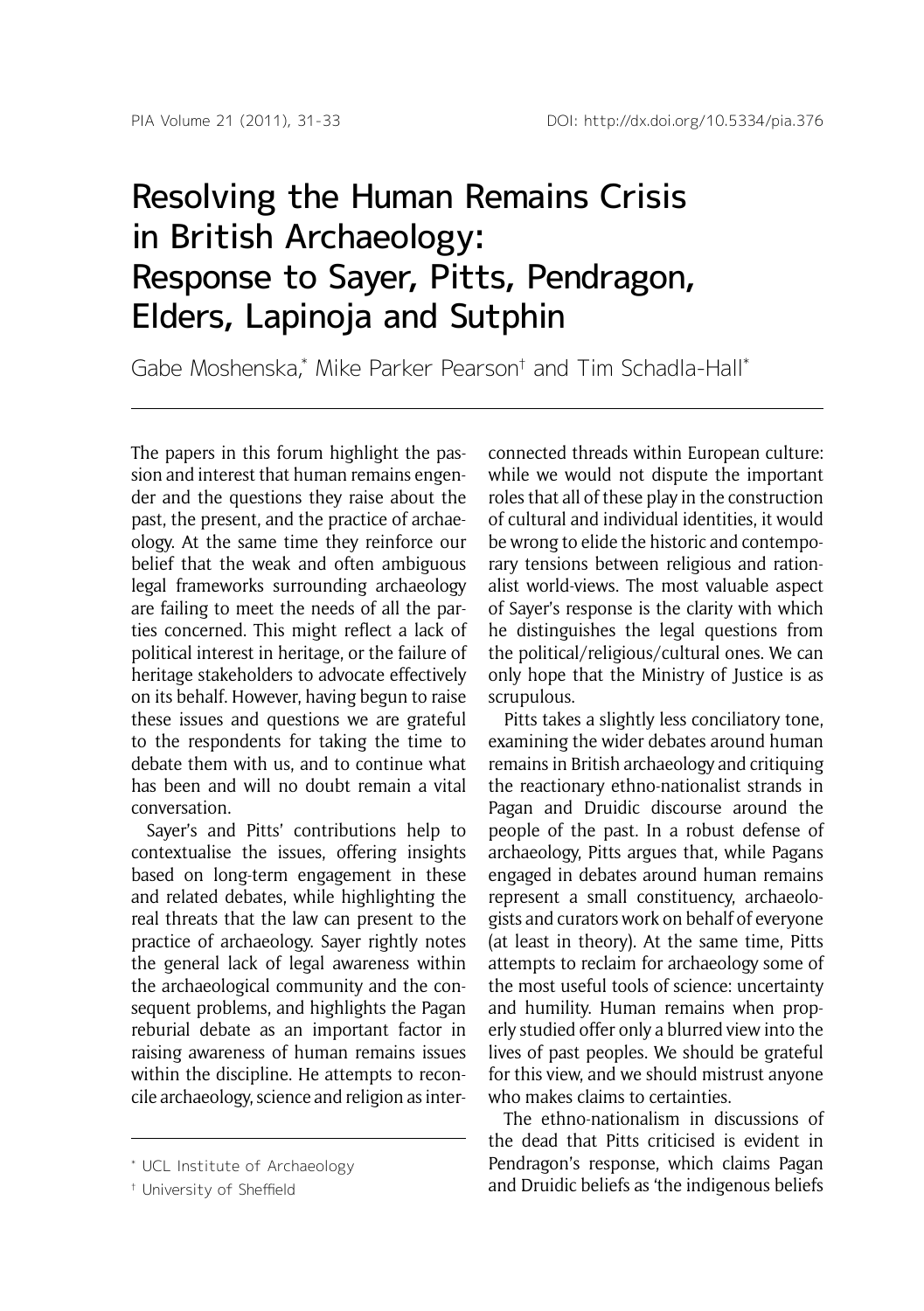of these pre-Christian isles'. The root of Pendragon's critique of archaeological treatment of human remains is clearly and simply put: 'people buried thousands of years ago should be treated in death with the same respect as those who passed over just last week'. He further argues that the people of the past were highly unlikely to have consented to themselves or their loved ones being exhumed for study after death. This powerful argument contrasts with Pendragon's attempts to highlight what he regards as 'double standards' in the treatment of the recent dead and the ancient dead. In doing so, he ignores such problematic and widely debated phenomena as von Hagen's plastinated *Body Worlds* displays, Damien Hirst's diamond skull *For the Love of God,* and the continuous and entirely legal destruction of relatively recent graves in municipal cemeteries. Pendragon presents several questions relating to these supposed double standards. For example:

*Why is it, if you were to put a human skull atop of a staff, you would be viewed as a barbarian, put the same skull behind glass and you are viewed as a 'scientist'?*

This is a false dichotomy – there are numerous contexts in which neither of these would be the case: either practice might fall within the remit of a curator or, conversely, a serial killer. A scientist is more likely to take a skull out of a case for a closer look at it; a barbarian is more likely to (re)bury the skull thereby mindlessly erasing the stories that it might tell.

*Why are 'the cremation pits' at Stonehenge allowed to be disturbed whilst those at Salisbury Crematorium are protected under British law?*

This patent falsehood demonstrates a total lack of understanding of human remains law. The central point of the initial paper was that the same laws apply to both.

It would be a shame to allow these disagreements to detract from the main message of Pendragon's response, which notes the general lack of animosity in debates between archaeologists and Druids, and emphasises a common concern for the decent and respectful treatment of the dead.

Elders offers a brief and sober analysis of the legal processes discussed in the initial article, noting a 'general confusion' on all sides. His outline of the process brings to mind the epigram 'Never ascribe to malice that which is adequately explained by incompetence': surely a valuable thing to bear in mind during frustrating and dissatisfying encounters with government. Elder notes the recent introduction of a new licensing scheme that he hopes will smooth over the problems of the past few years. We hope he is correct, but anticipate further problems before the issue is better resolved.

Lapinoja and Sutphin provide valuable international perspectives on these questions. Lapinoja outlines the vague and largely unhelpful legal frameworks around archaeological human remains in Finland, and the related question of repatriation of remains to the indigenous Sámi community. Her conclusions are encouraging: despite differences of opinion between archaeologists and others, a number of mutually satisfactory compromises have been reached in the ethical treatment of human remains in Finland. Sutphin's response outlines the American manifestations of the human remains problem: a vast field that she summarises succinctly. Her discussion of the Native American Graves Protection and Repatriation Act (NAGPRA) and the problem of human remains and sacred objects refers to 'consultation with closely linked descendants or descendant groups'. Sutphin takes issue with our suggestion that the practice of science in the United States is hampered by religious interference. Despite the example that we